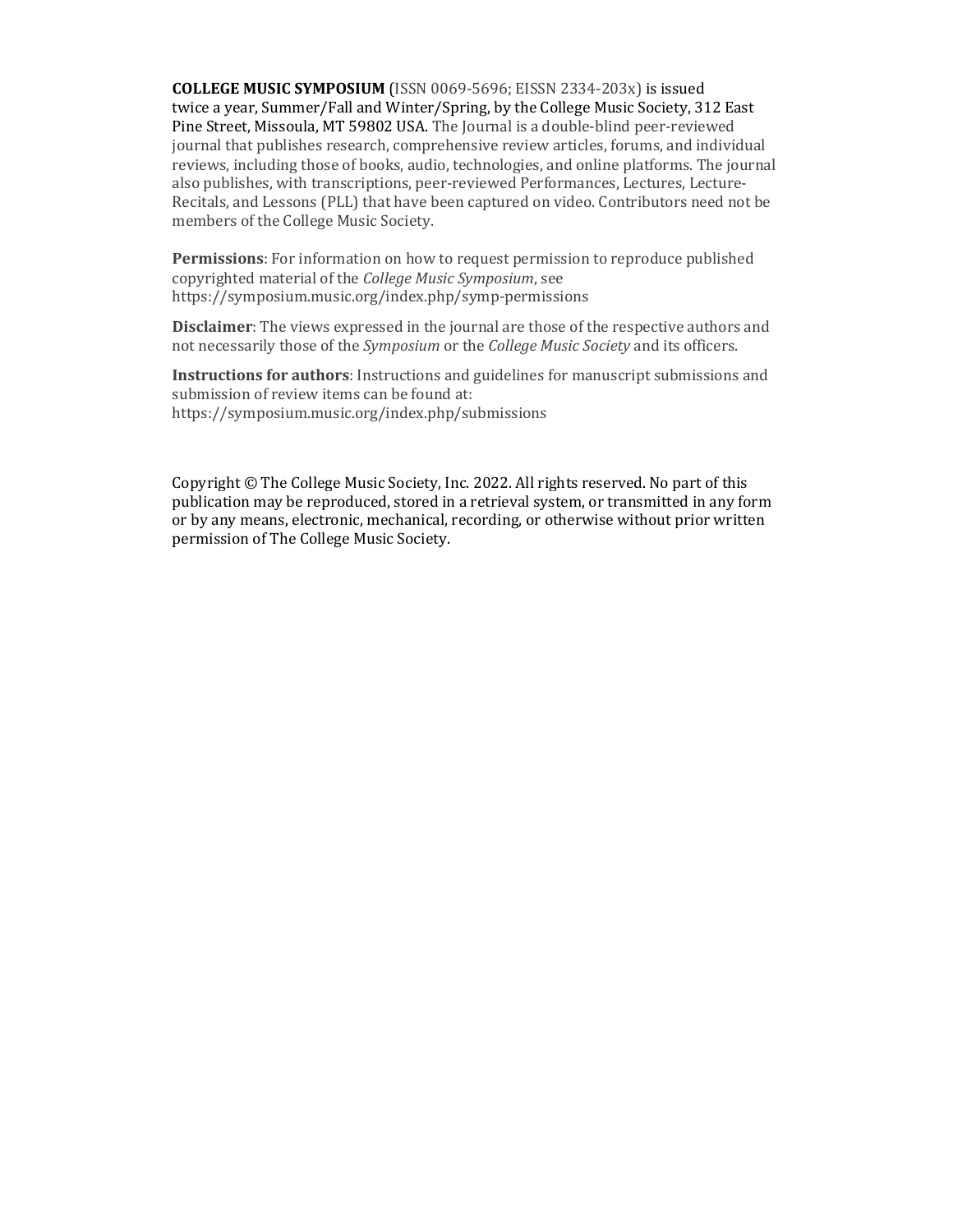### General Editor

Lisa Urkevich, American University of Kuwait

#### Scholarship and Research Editor

James A. Grymes, University of North Carolina at Charlotte

#### Technology and Online Resources Editor

Brendan McConville, University of Tennessee

Forums Editor Stan Pelkey, University of Kentucky

Audio Performance Editor Vanessa Davis, Stephen F. Austin State University

#### Music Business-Industry Editor

J. Rush Hicks, Belmont University

#### Performance, Lecture, Lecture-Recital Editor

Anna Hersey, University of Wisconsin, Oshkosh

#### Book Reviews Editor

Jacquelyn Sholes, Central Connecticut State University

#### Board of Editors

Michael Baker, University of Kentucky Bethany Collier, Bucknell University Alfredo Colman, Baylor University James Day, Gettysburg College Maxine Fawcett-Yeske, United States Air Force Academy Mark Ferraguto, The Pennsylvania State University Robert Gardner, The Pennsylvania State University Laura Gayle Green, Florida State University Cynthia Gonzales, Texas State University Melissa Hoag, Oakland University Kelly Hollingsworth, Baylor University Eric Lai, Baylor University James Lyon, The Pennsylvania State University Joshua Millard, University of Massachusetts, Lowell Mark Richardson, East Carolina University Carlos Xavier Rodriguez, University of Michigan Ciro Scotto, Ohio University Douglas Shadle, Vanderbilt University Rex Woods, University of Arizona Andrew Adams, Western Carolina University Sabrina Rashelle, West Chester University Radio Cremata, Ithaca College Josef Hanson, University of Massachusetts-Boston Michael Laymon, Harold Washington College Elizabeth Robinson, Missouri Southern State University Vicki Seldon, Prairie View A&M University Olivia Tucker (Student Representative), University of North Texas Benton Hess, Emeritus, Eastman School of Music Kiyoshi Tamagawa, Southwestern University Quinn Ankrum, Cincinnati Conservatory of Music Kyle Hutchins, Virginia Tech Joel Love, Houston Community College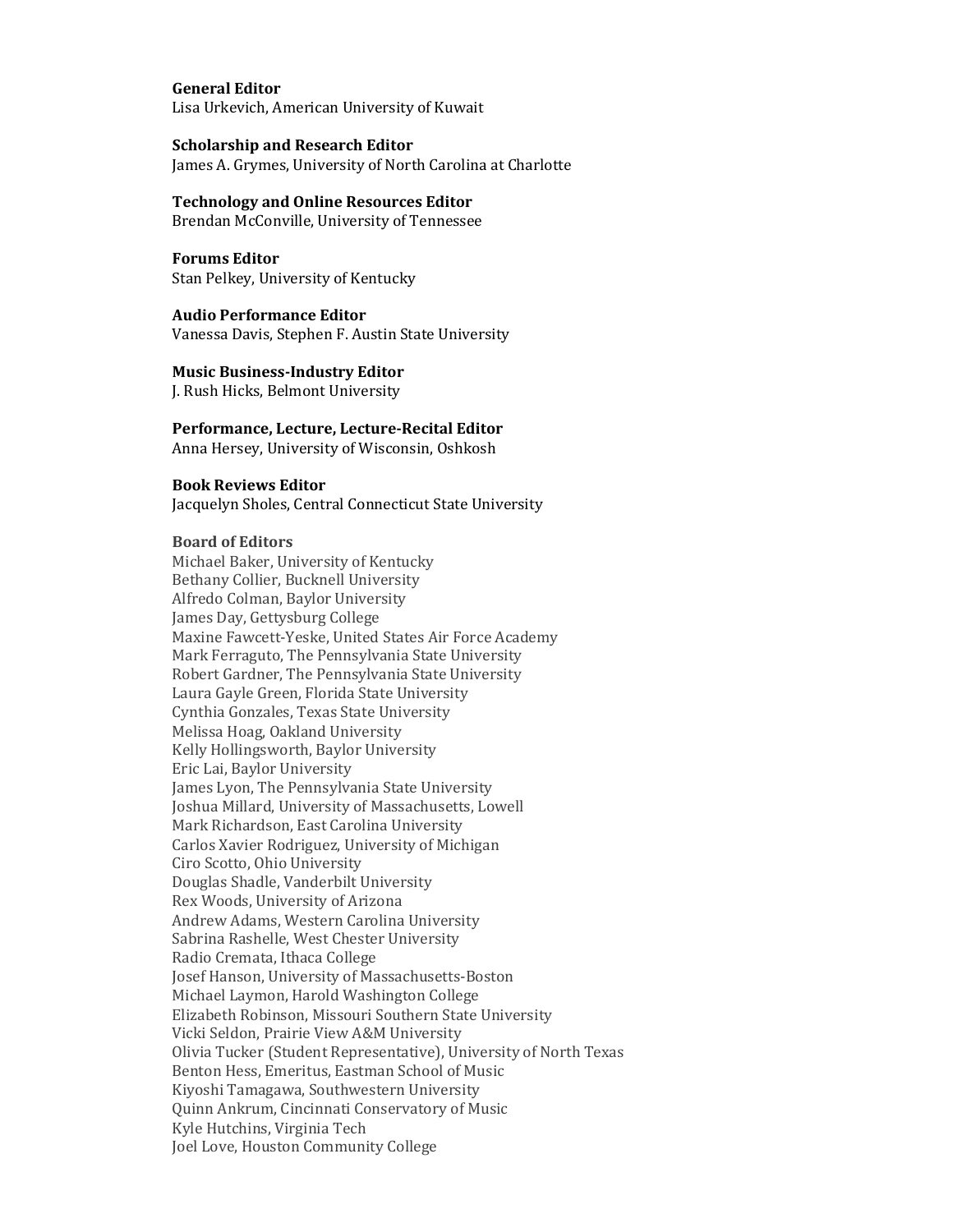Scott Barton, Worcester Polytechnic Institute Frederick Bianchi, Worcester Polytechnic Institute Don Bowyer, Arkansas State University Frank Clark, Georgia Tech University Socrates Garcia, University of Northern Colorado Sanford Hinderlie, Loyola University Leon Janikian, Northeastern University Catherine Radbill, New York University Rick Schmunk, University of Southern California Kim Wangler, Appalachian State University Robin Giebelhausen, University of New Mexico Pete Smucker, Stetson University Emily McManus, St. Mary's College John Nix, The University of Texas at San Antonio Gregory Oakes, Iowa State University Jeff Brown, Western Illinois University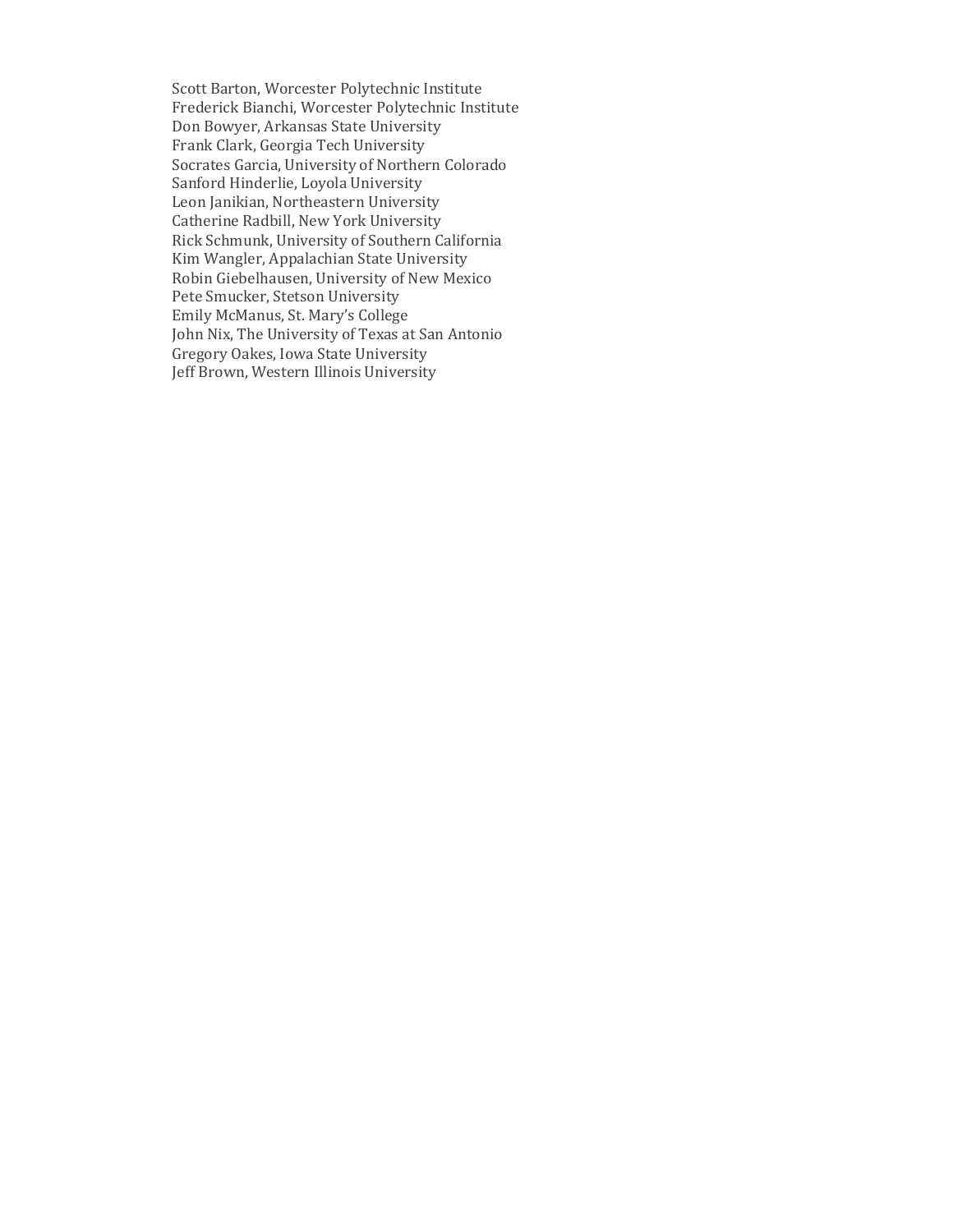# COLLEGE MUSIC SYMPOSIUM Journal of the College Music Society

Volume 62, Issue 1 Spring 2022

## TABLE OF CONTENTS

# Articles: Scholarship and Research

| Collegiate School of Music Online Wellness Education Resources: A Content<br>Analysis<br><b>COLLEEN MCNICKLE</b>                                                          | $\mathbf{1}$ |
|---------------------------------------------------------------------------------------------------------------------------------------------------------------------------|--------------|
| Conducting a Liberatory Pedagogy: Empowering the Music Apprentice as a<br>Knowledge Producer in the Classroom<br>ELLWOOD COLAHAN                                          | 22           |
| Questioning as an Analytical Tool: Viewing the Score through the Eyes of the<br>Composer<br>REBECCA NEDERHISER AND KRISTA VÁZQUEZ-CONNELLY                                | 53           |
| <b>Articles: Music Business-Industry</b>                                                                                                                                  |              |
| Cultural Implications of International Companies Acquiring Nashville<br>Publishers<br>DAN GALEN HODGES JR.                                                                | 69           |
| Performances, Lectures, Lecture-Recitals, Training                                                                                                                        |              |
| Chokfi': Sarcasm by Jerod Impichchaachaaha' Tate. Virtual Performance of the<br>Seattle Pacific University Orchestra (May 2021)<br>JEROD IMPICHCHAACHAAHA' TATE [speaker] | 82           |
| Review: Chokfi': Sarcasm by Jerod Impichchaachaaha' Tate. Virtual<br>Performance of the Seattle Pacific University Orchestra (May 2021)<br><b>ALICE TEYSSIER</b>          | 83           |
| <b>Technology and Online Resource Reviews</b>                                                                                                                             |              |
| FilmoraGo Video Editing App for Mobile Devices: A User-Friendly, Portable<br><b>Tool for Musicians</b><br><b>COLLEEN WHITE</b>                                            | 85           |
| Drumgenius: Metronome and Drum Groove Encyclopedia<br>MICHAEL YONCHAK                                                                                                     | 88           |
| Cleanfeed: A Virtual Studio Tool for Remote Music Instruction<br>JASON FICK AND SOPHIA TEGART                                                                             | 91           |